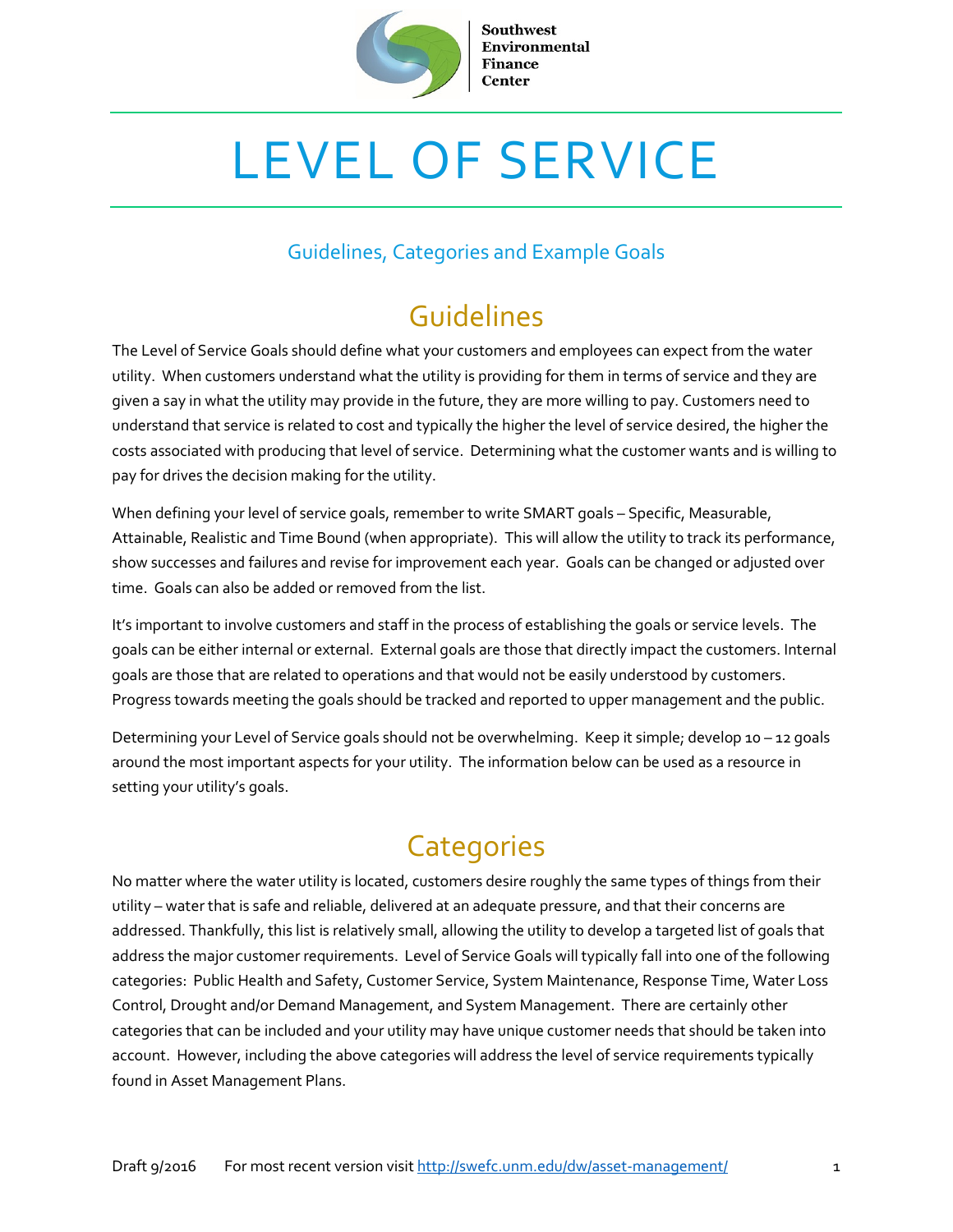

**Southwest Environmental Finance Center** 

# Examples

Presented below are some examples of the types of goals a utility may set in each of these categories. The target levels included in the goals below (highlighted in the gray boxes) are examples and can be changed to meet the needs of the customers and to match the resources available to the water utility.

### Public Health and Safety

- Meet Federal Safe Drinking Water Act Primary Drinking Water Standards 100% of the time.
- Meet state and local health based drinking water regulations 100% of the time.
- Maintain high level of confidence in water quality by completing all monitoring and reporting requirements of federal and state regulatory programs and reporting results to customers annually in the consumer confidence report.
- Maintain consistent chlorine residual (minimum of 0.2 mg/L, average of 0.8 mg/L) throughout the distribution system via water line flushing program, as necessary, and proper maintenance of the chlorination system.

#### **Small Systems Large Systems** Provide average water pressure of 60 PSI and minimum water pressure of 40 PSI throughout the distribution system 95% of the time by monitoring tank elevations with SCADA. Customer Service Call Center statistics will be tracked and compared to national standards for 1) Abandoned Call Ratio; 2) Average Wait Time; 3) Average Talk Time; 4) First Call Resolution Fewer than 2 complaints received regarding color, taste and/or odor per month. Fewer than 10 Technical Service Complaints per 1,000 accounts per quarter. Provide water continually to all customers 95% of the time Fewer than 30 water service disruptions per 1,000 customer accounts per year

#### Customer Service

- Provide finished water quality with a maximum of 150 mq/L hardness.
- Requests for new connections will be fulfilled within 10 days of payment of connection fees.
- Customers will receive 24 hours notice for planned outages. Planned outages will last no longer than 8 hours per event 98% of the time.

#### System Maintenance

The utility will contract with the fire department to flush fire hydrants to ensure proper operation. If a hydrant is found inoperable it will be reported to the utility within 1 week and replaced within 90 days. (Alternatively, the utility will perform hydrant flushing monthly to ensure operability of hydrants and will replace inoperable hydrants within 90 days.)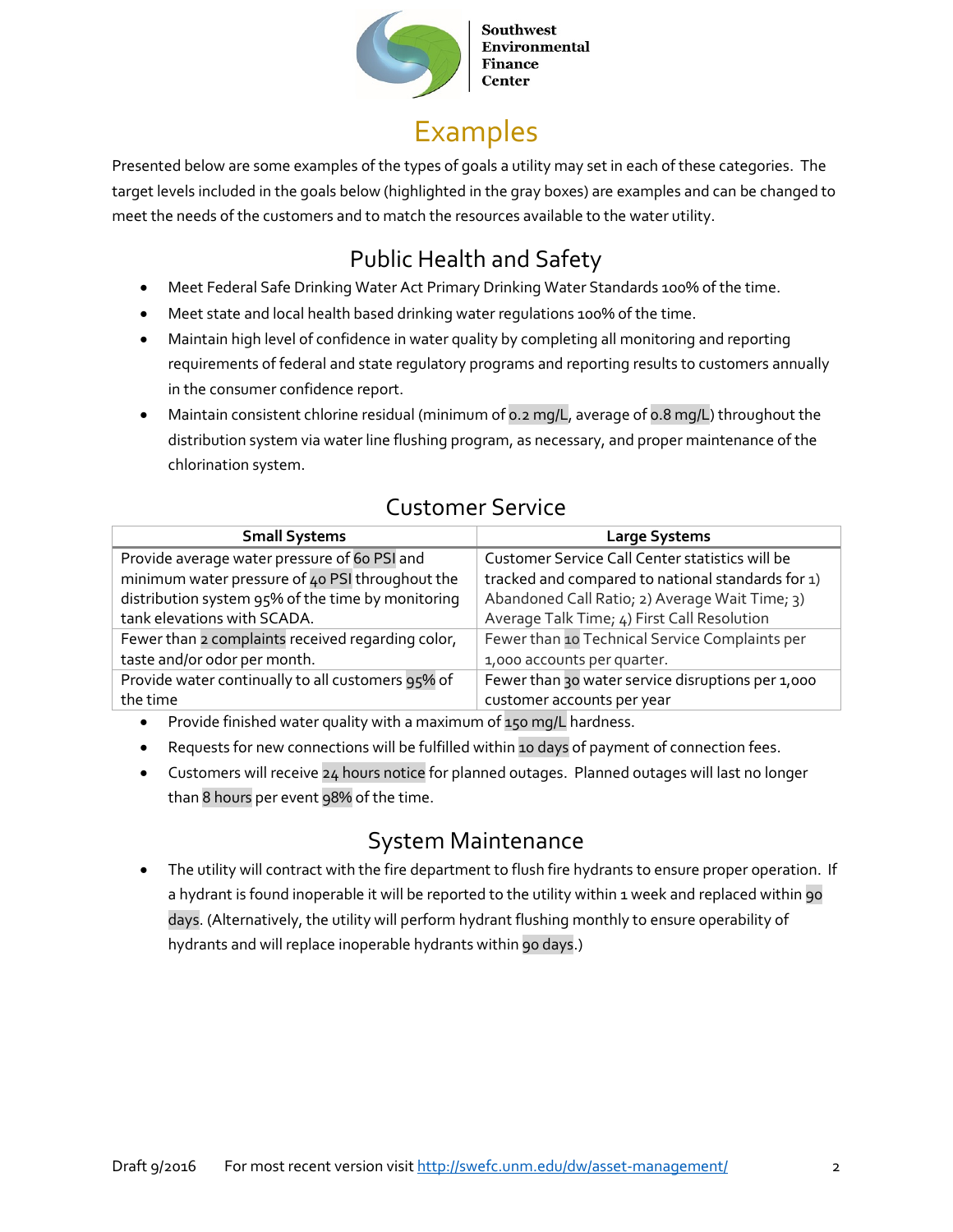

| <b>Small Systems</b>                                 | <b>Large Systems</b>                               |
|------------------------------------------------------|----------------------------------------------------|
| Utility staff will receive 20 hours of training each | A minimum of 20 qualified formal training hours    |
| year to ensure efficient and effective maintenance   | per Full Time Equivalent Employee per year will be |
| is completed.                                        | required.                                          |
| The water utility will develop an Operations and     | The planned maintenance ratio, calculated as       |
| Maintenance Plan to minimize the life cycle cost of  | percentage of Planned Maintenance Hours /          |
| the assets within 2 years. The O&M Plan will be      | Planned Maintenance + Corrective Maintenance       |
| updated once every 2 years.                          | will be greater than 50% by 2020                   |
|                                                      | The Percent of Water Pipe Network Inspected:       |
|                                                      | Leak Detection (Length WATER pipe                  |
|                                                      | inspected/Total WATER pipe network length) will    |
|                                                      | be greater than 25% by 2020.                       |

#### Response Time

- Respond to water quality complaints by the next business day 95% of the time
- Main line breaks will be fixed within 8 hours of discovery 90% of the time. Service line breaks will be fixed within 16 hours of discovery 90% of the time.

| <b>Small Systems</b>                             | Large Systems                                     |
|--------------------------------------------------|---------------------------------------------------|
| Provide customer service response within 8 hours | The abandoned call ratio will be reduced below 10 |
| during normal business operation (Monday through | within 6 months.                                  |
| Friday, 8 AM to 5 PM)                            |                                                   |

•

#### Water Loss Control

• Using AWWA's M36 Manual and Water Audit software, the utility will perform a water loss audit annually; will use the audit to assess overall non-revenue water as well as the categories of nonrevenue water; and develop cost-effective (or appropriate) strategies to reduce non-revenue water.

| <b>Small Systems</b>                             | Large Systems                               |
|--------------------------------------------------|---------------------------------------------|
| The utility will improve data quality related to | Master meters will be tested and calibrated |
| water sources by implementing a master meter     | annually.                                   |
| testing and calibration program within 2 years.  |                                             |

#### Drought/Demand Management

| <b>Small Systems</b>                              | <b>Large Systems</b>                                |
|---------------------------------------------------|-----------------------------------------------------|
| Reduce Per Capita water use by 20% within 3 years | The gallons per capita per day (gpcd) water use for |
| through the implementation of a water             | single-family residential customers will be reduced |
| conservation program.                             | to 100 gpcd through the implementation of a toilet  |
|                                                   | rebate program and targeted education efforts       |
|                                                   | within 3 years.                                     |

The utility will develop a drought management plan within 2 years. The plan will take into consideration the results of the annual water loss audit. Water restrictions will be imposed during times of drought based on the drought management plan.

• The utility will plan for future development and growth by updating the 20 year Master Plan every 5 years.